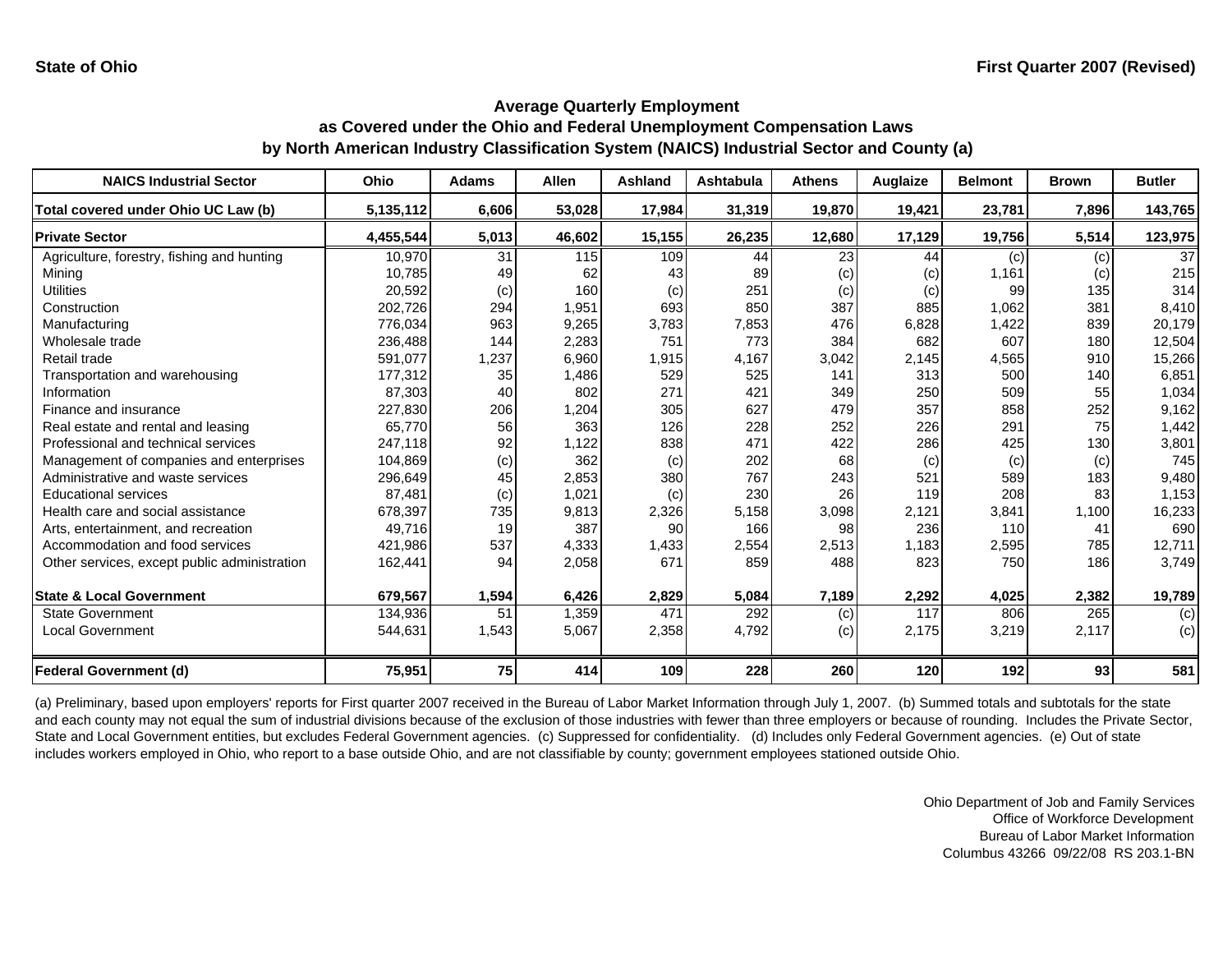| <b>NAICS Industrial Sector</b>               | Carroll         | Champaign | <b>Clark</b> | <b>Clermont</b> | <b>Clinton</b> | Columbianal | Coshocton | Crawford | Cuyahoga | <b>Darke</b> |
|----------------------------------------------|-----------------|-----------|--------------|-----------------|----------------|-------------|-----------|----------|----------|--------------|
| Total covered under Ohio UC Law (b)          | 5,988           | 10,730    | 49,738       | 56,549          | 26,384         | 30,573      | 11,705    | 14,593   | 722,195  | 17,449       |
| <b>Private Sector</b>                        | 4,918           | 8,678     | 42,965       | 48,974          | 23,129         | 26,091      | 10,182    | 12,672   | 637,463  | 15,244       |
| Agriculture, forestry, fishing and hunting   | $\overline{28}$ | 72        | 410          | (c)             | 12             | 107         | 50        | 157      | 252      | 569          |
| Minina                                       | (c)             | (c)       | (c)          | (c)             | (c)            | 219         | 141       | (c)      | 301      | (c)          |
| <b>Utilities</b>                             | (c)             | (c)       | 117          | 563             | (c)            | 112         | 394       | (c)      | 1,526    | (c)          |
| Construction                                 | 225             | 285       | 1.283        | 3,267           | 280            | 1,087       | 262       | 363      | 21.771   | 821          |
| Manufacturing                                | 1,504           | 3,381     | 7,646        | 6,868           | 4,282          | 6,398       | 3,288     | 4,799    | 83,132   | 4,270        |
| Wholesale trade                              | 147             | 267       | 1,949        | 2,415           | 771            | 1,026       | 199       | 581      | 40,097   | 739          |
| Retail trade                                 | 814             | 1,211     | 6,443        | 10,082          | 1,799          | 4,125       | 1,213     | 1,311    | 67,466   | 1,971        |
| Transportation and warehousing               | 240             | 141       | 2,221        | 1,252           | 10,704         | 1,006       | 341       | 195      | 22,408   | 904          |
| Information                                  | 44              | 96        | 344          | 1,213           | 249            | 157         | 93        | 82       | 15,411   | 137          |
| Finance and insurance                        | 71              | 234       | 2,529        | 3,572           | 623            | 843         | 279       | 621      | 48,399   | 646          |
| Real estate and rental and leasing           | 56              | 98        | 532          | 814             | 215            | 221         | 65        | 97       | 12,927   | 135          |
| Professional and technical services          | 77              | 155       | 1,034        | 2,338           | 173            | 589         | 165       | 392      | 46.120   | 473          |
| Management of companies and enterprises      | (c)             | (c)       | (c)          | 351             | 130            | 124         | 29        | (c)      | 18,013   | (c)          |
| Administrative and waste services            | 68              | 318       | 1,572        | 2,198           | 757            | 1,315       | 746       | 193      | 46.576   | 604          |
| <b>Educational services</b>                  | (c)             | (c)       | 812          | 426             | (c)            | 215         | 41        | (c)      | 19.485   | 48           |
| Health care and social assistance            | 739             | 878       | 8,302        | 5,144           | 978            | 4,971       | 1,815     | 2.108    | 111.118  | 2,048        |
| Arts, entertainment, and recreation          | 69              | 79        | 350          | 552             | 53             | 149         | 101       | 56       | 8,253    | 147          |
| Accommodation and food services              | 509             | 896       | 4,483        | 5,994           | 1,369          | 2,423       | 635       | 1,111    | 52,073   | 1,014        |
| Other services, except public administration | 221             | 325       | 2,006        | 1,880           | 412            | 1,004       | 323       | 423      | 22,134   | 673          |
| <b>State &amp; Local Government</b>          | 1,070           | 2,051     | 6,773        | 7,575           | 3,255          | 4,481       | 1,523     | 1,922    | 84,732   | 2,204        |
| <b>State Government</b>                      | 35              | 69        | 246          | 638             | 139            | 340         | 51        | 113      | 5,048    | 50           |
| Local Government                             | 1,035           | 1,982     | 6,527        | 6,937           | 3,116          | 4,141       | 1,472     | 1,809    | 79,684   | 2,154        |
| <b>Federal Government (d)</b>                | 43              | 80        | 594          | 280             | 178            | 571         | 96        | 87       | 16,043   | 116          |

(a) Preliminary, based upon employers' reports for First quarter 2007 received in the Bureau of Labor Market Information through July 1, 2007. (b) Summed totals and subtotals for the state and each county may not equal the sum of industrial divisions because of the exclusion of those industries with fewer than three employers or because of rounding. Includes the Private Sector, State and Local Government entities, but excludes Federal Government agencies. (c) Suppressed for confidentiality. (d) Includes only Federal Government agencies. (e) Out of state includes workers employed in Ohio, who report to a base outside Ohio, and are not classifiable by county; government employees stationed outside Ohio.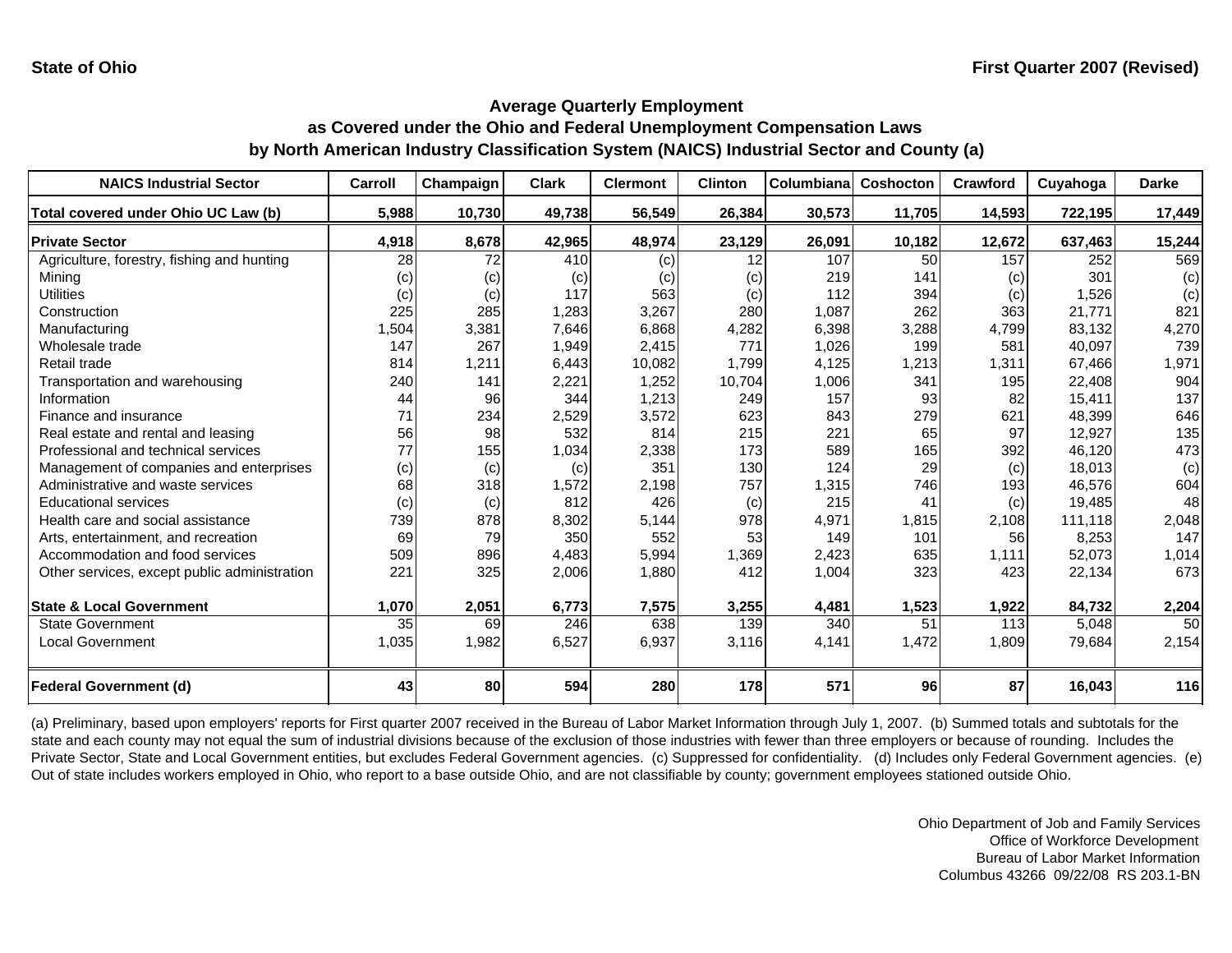| <b>NAICS Industrial Sector</b>               | <b>Defiance</b> | <b>Delaware</b> | Erie   | <b>Fairfield</b> | <b>Favette</b> | <b>Franklin</b> | <b>Fulton</b> | Gallia | Geauga | Greene |
|----------------------------------------------|-----------------|-----------------|--------|------------------|----------------|-----------------|---------------|--------|--------|--------|
| Total covered under Ohio UC Law (b)          | 16,602          | 64,883          | 34,758 | 39,019           | 11,416         | 664,368         | 20,389        | 12,260 | 33,056 | 56,280 |
| <b>Private Sector</b>                        | 14,669          | 57,165          | 29,397 | 30,985           | 9,743          | 565,604         | 17,694        | 10,263 | 29,060 | 46,986 |
| Agriculture, forestry, fishing and hunting   | 32              | 193             | 172    | 40               | 16             | 310             | 196           | 38     | 214    | 69     |
| Mining                                       | (c)             | 82              | (c)    | 10 <sup>1</sup>  | (c)            | 228             | (c)           | (c)    | (c)    | (c)    |
| <b>Utilities</b>                             | (c)             | 137             | (c)    | 202              | (c)            | 2,600           | (c)           | 791    | (c)    | (c)    |
| Construction                                 | 415             | 2,797           | 985    | 2,106            | 276            | 23,974          | 678           | (c)    | 2,043  | 1,713  |
| Manufacturing                                | 4,781           | 5,591           | 6,236  | 5,405            | 2,361          | 41,347          | 8,523         | 646    | 9,206  | 3,700  |
| Wholesale trade                              | 539             | 2,335           | 1,509  | 886              | 541            | 28,957          | 803           | 216    | 1,970  | 1,260  |
| Retail trade                                 | 2,443           | 9,947           | 4,786  | 6,218            | 2,393          | 71,560          | 1,597         | 1,489  | 4,070  | 9,890  |
| Transportation and warehousing               | 357             | 1,836           | 713    | 359              | (c)            | 37,648          | 297           | 232    | 530    | 720    |
| Information                                  | 306             | 1,172           | 403    | 329              | 58             | 16,184          | 125           | 94     | 168    | 1,470  |
| Finance and insurance                        | 676             | 4,433           | 607    | 937              | 410            | 48,483          | 420           | 401    | 730    | 1,825  |
| Real estate and rental and leasing           | 81              | 853             | 232    | 454              | 87             | 12,191          | 126           | 78     | 292    | 512    |
| Professional and technical services          | 246             | 9,356           | 677    | 1,103            | 155            | 43,692          | 288           | 105    | 945    | 6,799  |
| Management of companies and enterprises      | 97              | 588             | 48     | 202              | (c)            | 18,169          | 101           | (c)    | 227    | 234    |
| Administrative and waste services            | 464             | 1,989           | 1,035  | 2,696            | 203            | 50,657          | 632           | 319    | 1,336  | 3,229  |
| <b>Educational services</b>                  | 249             | 1,168           | (c)    | 303              | (c)            | 10,631          | (c)           | (c)    | 552    | 1,770  |
| Health care and social assistance            | 1,974           | 4,388           | 4,665  | 3,739            | 948            | 74,325          | 2,006         | 3,138  | 2,848  | 5,241  |
| Arts, entertainment, and recreation          | 89              | 1,328           | 1,204  | 300              | 38             | 6,412           | 311           | 32     | 406    | 453    |
| Accommodation and food services              | 1,347           | 7,163           | 4,845  | 4,328            | 998            | 56,693          | 1,055         | 933    | 2,351  | 6,823  |
| Other services, except public administration | 544             | 1,809           | 841    | 1,366            | 258            | 21,545          | 437           | 349    | 1,100  | 1,147  |
| <b>State &amp; Local Government</b>          | 1,933           | 7,719           | 5,360  | 8,034            | 1,673          | 98,764          | 2,696         | 1,997  | 3,996  | 9,294  |
| <b>State Government</b>                      | 119             | 1,235           | 1,198  | 782              | 54             | 49,327          | 150           | (c)    | 230    | 3,079  |
| <b>Local Government</b>                      | 1,814           | 6,484           | 4,162  | 7,252            | 1,619          | 49,437          | 2,546         | (c)    | 3,766  | 6,215  |
| <b>Federal Government (d)</b>                | 108             | 250             | 194    | 251              | 56             | 11,723          | 92            | 95     | 130    | 11,743 |

(a) Preliminary, based upon employers' reports for First quarter 2007 received in the Bureau of Labor Market Information through July 1, 2007. (b) Summed totals and subtotals for the state and each county may not equal the sum of industrial divisions because of the exclusion of those industries with fewer than three employers or because of rounding. Includes the Private Sector, State and Local Government entities, but excludes Federal Government agencies. (c) Suppressed for confidentiality. (d) Includes only Federal Government agencies. (e) Out of state includes workers employed in Ohio, who report to a base outside Ohio, and are not classifiable by county; government employees stationed outside Ohio.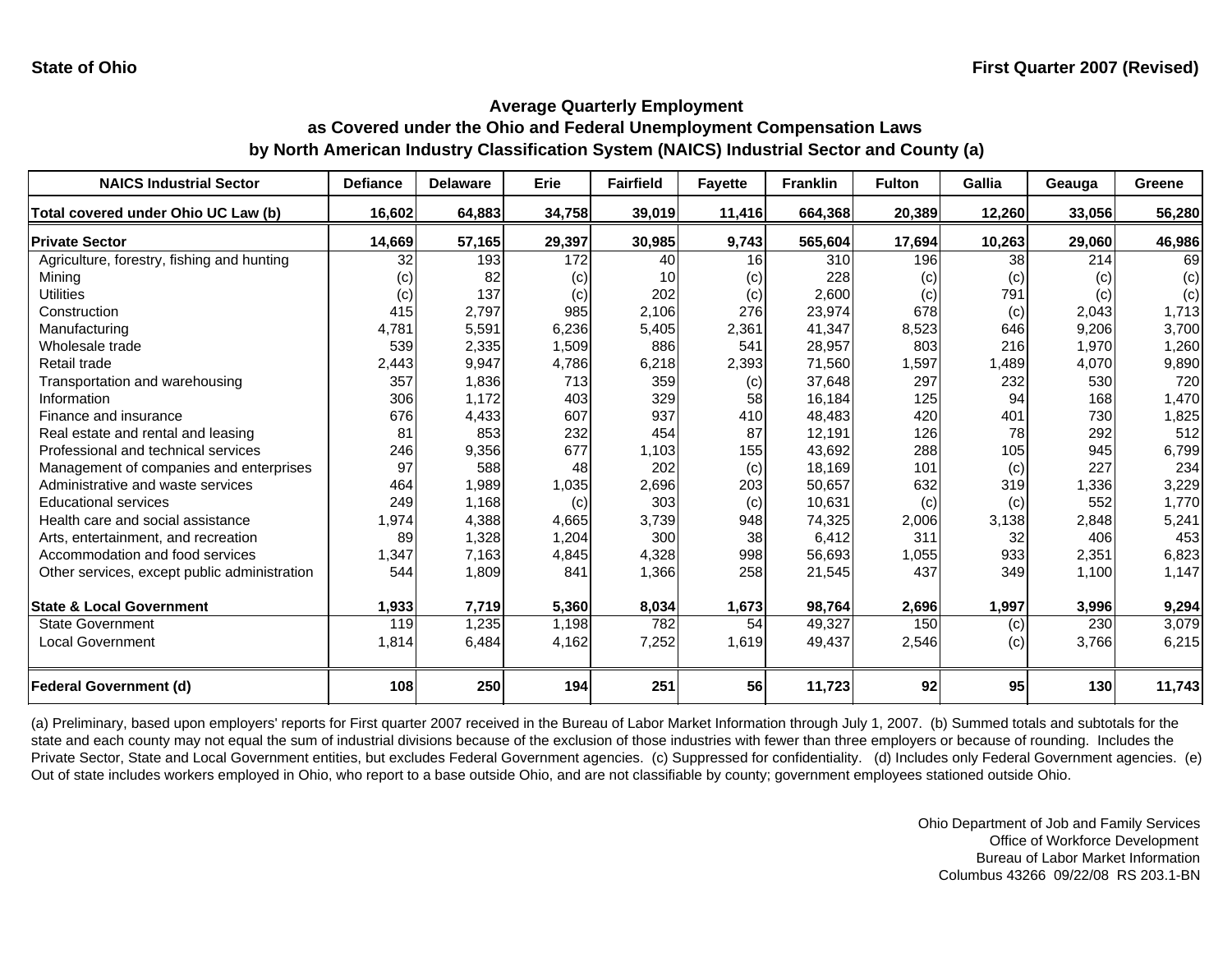| <b>NAICS Industrial Sector</b>               | <b>Guernsey</b> | <b>Hamilton</b> | <b>Hancock</b> | <b>Hardin</b> | <b>Harrison</b> | Henry  | Highland | <b>Hocking</b> | <b>Holmes</b> | <b>Huron</b> |
|----------------------------------------------|-----------------|-----------------|----------------|---------------|-----------------|--------|----------|----------------|---------------|--------------|
| Total covered under Ohio UC Law (b)          | 14,314          | 501,381         | 41,968         | 8,163         | 3,599           | 11,007 | 11,622   | 7,052          | 16,628        | 22,257       |
| <b>Private Sector</b>                        | 11,887          | 455,425         | 38,290         | 6,638         | 2,804           | 8,963  | 8,929    | 5,093          | 14,901        | 19,552       |
| Agriculture, forestry, fishing and hunting   | (c)             | (c)             | (c)            | 89            | 21              | 55     | 24       | 25             | 167           | 235          |
| Minina                                       | 121             | 235             | (c)            | (c)           | 288             | (c)    | 62       | 214            | 124           | (c)          |
| <b>Utilities</b>                             | 43              | (c)             | 106            | 54            | 17              | (c)    | 73       | (c)            | (c)           | (c)          |
| Construction                                 | 396             | 22,259          | 1,010          | 118           | 110             | 433    | 297      | 285            | 1,742         | 1,178        |
| Manufacturing                                | 3,104           | 56,675          | 11,484         | 2,238         | 669             | 3,428  | 2,532    | 1,067          | 6,156         | 7,605        |
| Wholesale trade                              | 354             | 26,227          | 1,022          | 223           | 136             | 292    | 265      | 71             | 667           | 674          |
| Retail trade                                 | ,880            | 48,262          | 5,653          | 920           | 332             | 1,081  | 1,603    | 969            | 1,785         | 2,089        |
| Transportation and warehousing               | 230             | 12,899          | 2,118          | 128           | 98              | 677    | 184      | 97             | 498           | 939          |
| Information                                  | 136             | 9,324           | 440            | 85            | 19              | 108    | 367      | 43             | 90            | 300          |
| Finance and insurance                        | 275             | 23,325          | 696            | 205           | 76              | 296    | 472      | 192            | 346           | 488          |
| Real estate and rental and leasing           | 140             | 7,403           | 436            | 57            | (c)             | 64     | 80       | 78             | 40            | 139          |
| Professional and technical services          | 274             | 37,432          | 1,466          | 105           | 36              | 105    | 148      | 86             | 258           | 518          |
| Management of companies and enterprises      | (c)             | 26,231          | 542            | (c)           | (c)             | (c)    | (c)      | (c)            | 33            | 49           |
| Administrative and waste services            | 553             | 34,299          | 1,925          | 79            | 42              | 115    | 251      | 164            | 620           | 607          |
| <b>Educational services</b>                  | 50              | 10,607          | 944            | (c)           | (c)             | 58     | (c)      | 30             | (c)           | (c)          |
| Health care and social assistance            | 2,419           | 76,977          | 4,072          | 629           | 584             | 1,201  | 1,188    | 538            | 995           | 2,178        |
| Arts, entertainment, and recreation          | 37              | 6,041           | 153            | 72            | 24              | (c)    | 69       | 43             | 35            | 77           |
| Accommodation and food services              | 1,424           | 38,049          | 3,662          | 770           | 214             | 566    | 962      | 933            | 1,119         | 1,464        |
| Other services, except public administration | 334             | 17,652          | 1,107          | 258           | 58              | 425    | 276      | 249            | 181           | 718          |
| <b>State &amp; Local Government</b>          | 2,427           | 45,956          | 3,678          | 1,525         | 795             | 2,044  | 2,693    | 1,960          | 1,727         | 2,705        |
| <b>State Government</b>                      | 715             | (c)             | 209            | 45            | 30              | 31     | 106      | 367            | 42            | 101          |
| <b>Local Government</b>                      | 1,712           | (c)             | 3,469          | 1,480         | 765             | 2,013  | 2,587    | 1,593          | 1,685         | 2,604        |
| <b>Federal Government (d)</b>                | 111             | 9,567           | 166            | 85            | 68              | 120    | 115      | 53             | 73            | 138          |

(a) Preliminary, based upon employers' reports for First quarter 2007 received in the Bureau of Labor Market Information through July 1, 2007. (b) Summed totals and subtotals for the state and each county may not equal the sum of industrial divisions because of the exclusion of those industries with fewer than three employers or because of rounding. Includes the Private Sector, State and Local Government entities, but excludes Federal Government agencies. (c) Suppressed for confidentiality. (d) Includes only Federal Government agencies. (e) Out of state includes workers employed in Ohio, who report to a base outside Ohio, and are not classifiable by county; government employees stationed outside Ohio.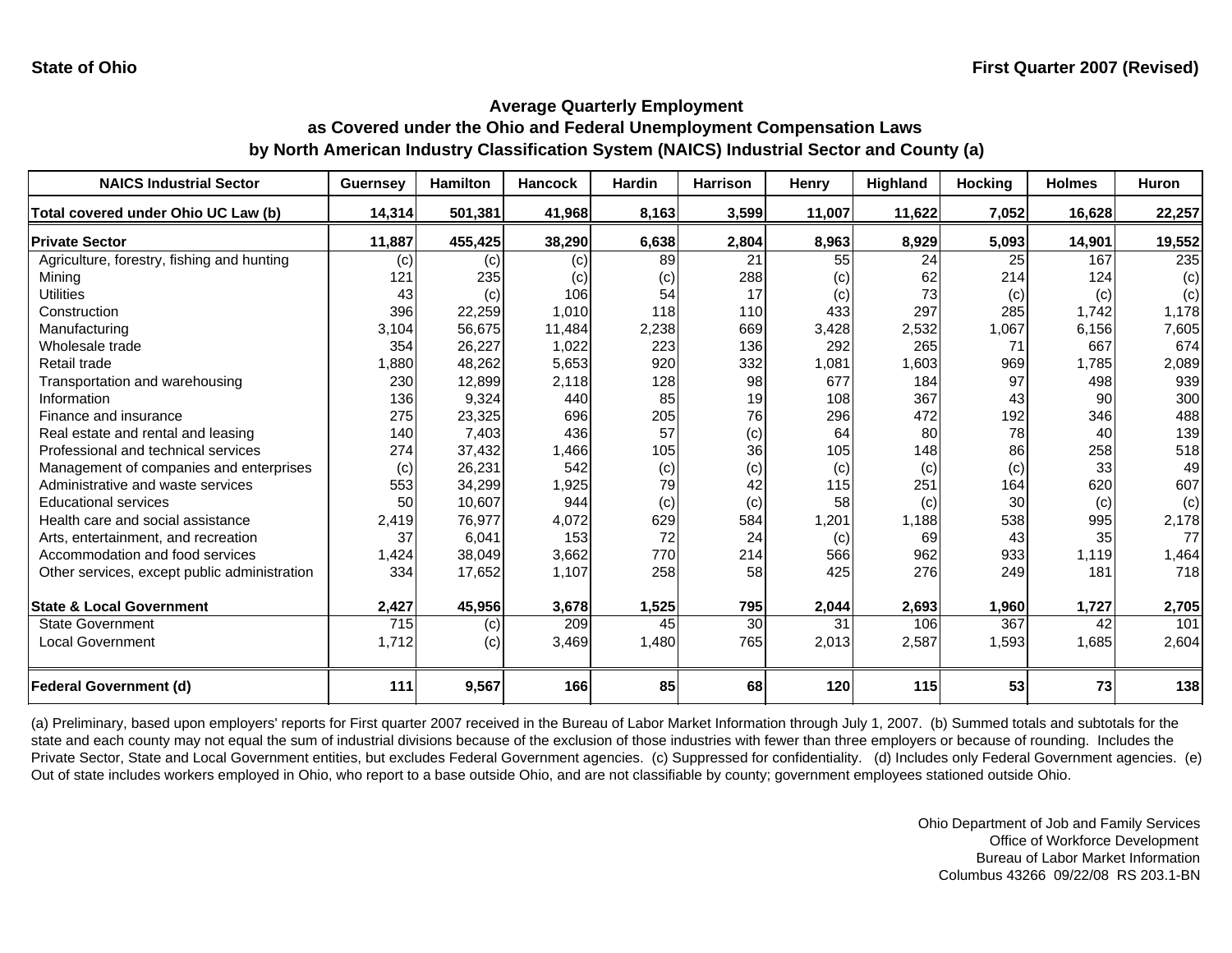| <b>NAICS Industrial Sector</b>               | <b>Jackson</b> | <b>Jefferson</b> | <b>Knox</b> | Lake   | Lawrence | Licking | Logan  | Lorain | Lucas   | <b>Madison</b> |
|----------------------------------------------|----------------|------------------|-------------|--------|----------|---------|--------|--------|---------|----------------|
| Total covered under Ohio UC Law (b)          | 11,645         | 24,662           | 19,005      | 97,793 | 12,445   | 52,570  | 19,920 | 97,130 | 216,154 | 13,514         |
| <b>Private Sector</b>                        | 10,079         | 21,190           | 16,100      | 86,008 | 9,368    | 44,600  | 17,571 | 82,317 | 189,414 | 10,437         |
| Agriculture, forestry, fishing and hunting   | 70             | (c)              | 70          | 623    | (c)      | 293     | 80     | 821    | 337     | 102            |
| Mining                                       | 186            | 119              | 129         | 217    | (c)      | 106     | (c)    | (c)    | 62      | (c)            |
| <b>Utilities</b>                             | (c)            | 907              | 43          | 1,638  | 108      | 200     | 36     | (c)    | 605     | (c)            |
| Construction                                 | 401            | 1,197            | 639         | 3,683  | 535      | 3,275   | 586    | 4,646  | 9,154   | 416            |
| Manufacturing                                | 4,017          | 2,870            | 4,642       | 21,692 | 680      | 7,961   | 5,960  | 20,208 | 24,572  | 2,984          |
| Wholesale trade                              | 183            | 631              | 386         | 4,611  | 196      | 1,186   | 419    | 2,884  | 8,895   | 421            |
| Retail trade                                 | 1,560          | 3,467            | 2,335       | 13,946 | 2,217    | 7,367   | 1.817  | 13,445 | 25,445  | 1,827          |
| Transportation and warehousing               | 122            | 379              | 188         | 921    | 813      | 1,671   | 1,348  | 1,901  | 8,593   | 921            |
| Information                                  | 92             | 571              | 300         | 764    | 91       | 510     | 110    | 1,270  | 2,935   | 47             |
| Finance and insurance                        | 362            | 485              | 397         | 2,241  | 339      | 2,204   | 328    | 2,063  | 6,770   | 165            |
| Real estate and rental and leasing           | 75             | 338              | 175         | 921    | 71       | 620     | 190    | 937    | 2,596   | 103            |
| Professional and technical services          | 174            | 513              | 296         | 3,440  | 308      | 1,644   | 637    | 2,459  | 9,472   | 535            |
| Management of companies and enterprises      | 49             | (c)              | 85          | 1,181  | 61       | 1,376   | (c)    | 556    | 4,304   | 13             |
| Administrative and waste services            | 302            | 1,780            | 422         | 4,783  | 373      | 2,209   | 1,917  | 4,088  | 13,950  | 605            |
| <b>Educational services</b>                  | 30             | 556              | 1,195       | 1,596  | 46       | 1,163   | 34     | 2,314  | 3,798   | 63             |
| Health care and social assistance            | 1,111          | 4,536            | 2,614       | 10,534 | 2,189    | 5,791   | 1,904  | 12,446 | 37,556  | 1,108          |
| Arts, entertainment, and recreation          | (c)            | 142              | 70          | 960    | 36       | 523     | 460    | 802    | 2,752   | 35             |
| Accommodation and food services              | 1,058          | 1,885            | 1,488       | 8,765  | 981      | 4,962   | 1,116  | 7,886  | 19,203  | 924            |
| Other services, except public administration | 233            | 782              | 627         | 3,492  | 314      | 1,538   | 588    | 3,197  | 8,415   | 168            |
|                                              |                |                  |             |        |          |         |        |        |         |                |
| <b>State &amp; Local Government</b>          | 1,566          | 3,472            | 2,905       | 11,785 | 3,077    | 7,970   | 2,350  | 14,813 | 26,741  | 3,078          |
| State Government                             | 190            | 104              | (c)         | 165    | 353      | 1,108   | 84     | 1,251  | 8,044   | 1,380          |
| <b>Local Government</b>                      | 1,376          | 3,368            | (c)         | 11,620 | 2,724    | 6,862   | 2,266  | 13,562 | 18,697  | 1,698          |
| Federal Government (d)                       | 76             | 232              | 112         | 444    | 132      | 511     | 147    | 1,161  | 1,965   | 84             |

(a) Preliminary, based upon employers' reports for First quarter 2007 received in the Bureau of Labor Market Information through July 1, 2007. (b) Summed totals and subtotals for the state and each county may not equal the sum of industrial divisions because of the exclusion of those industries with fewer than three employers or because of rounding. Includes the Private Sector, State and Local Government entities, but excludes Federal Government agencies. (c) Suppressed for confidentiality. (d) Includes only Federal Government agencies. (e) Out of state includes workers employed in Ohio, who report to a base outside Ohio, and are not classifiable by county; government employees stationed outside Ohio.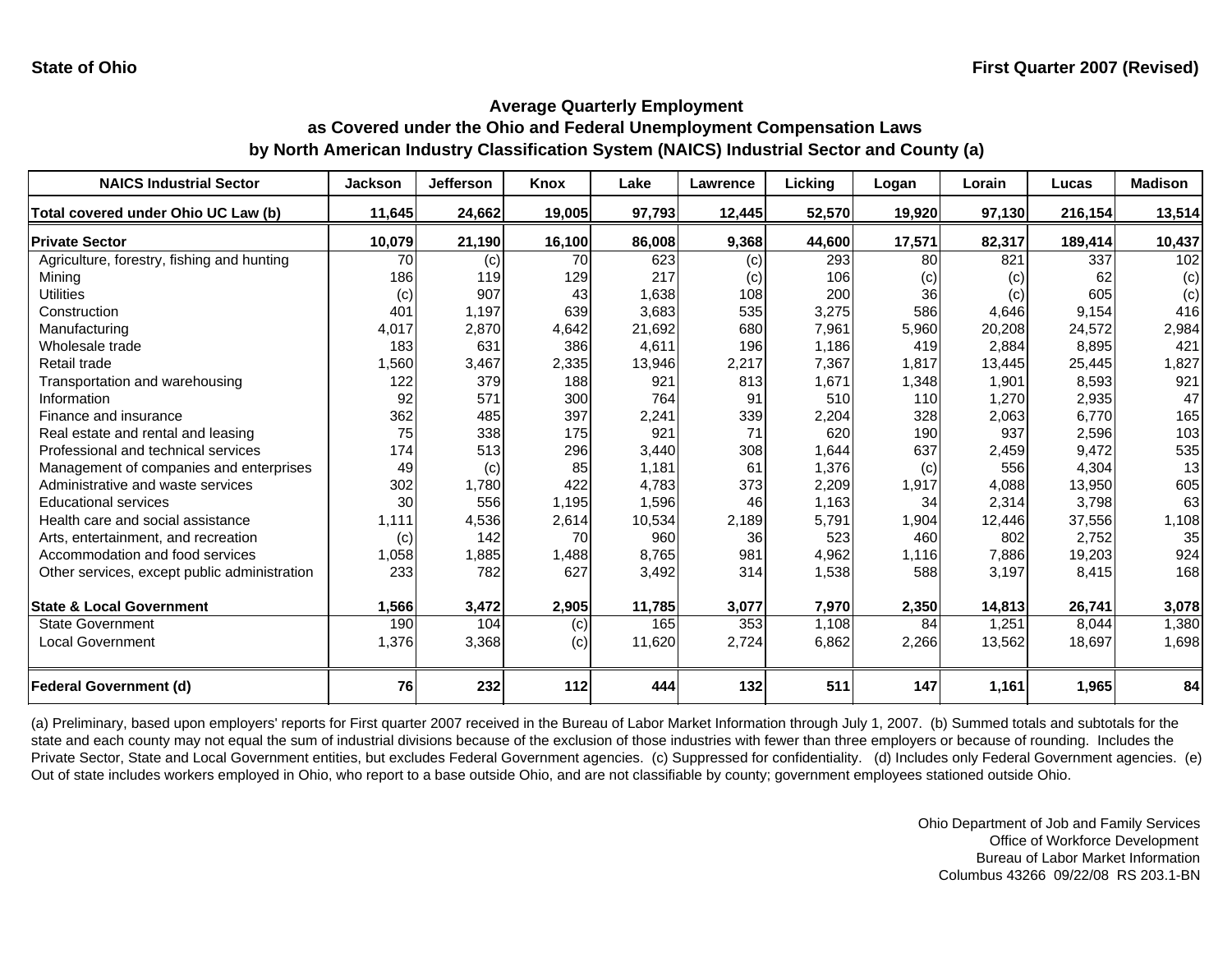| <b>NAICS Industrial Sector</b>               | <b>Mahoning</b> | <b>Marion</b> | <b>Medina</b> | <b>Meigs</b> | <b>Mercer</b> | <b>Miami</b> | <b>Monroe</b>   | Montgomery | <b>Morgan</b> | <b>Morrow</b>   |
|----------------------------------------------|-----------------|---------------|---------------|--------------|---------------|--------------|-----------------|------------|---------------|-----------------|
| Total covered under Ohio UC Law (b)          | 100,789         | 27,328        | 58,596        | 3,605        | 16,764        | 40,152       | 3,482           | 260,825    | 2,309         | 5,477           |
| <b>Private Sector</b>                        | 87,602          | 21,508        | 51,233        | 2,567        | 14,180        | 35,107       | 2,716           | 231,759    | 1,608         | 3,821           |
| Agriculture, forestry, fishing and hunting   | 130             | 90            | 162           | 47           | 370           | 59           | 13 <sup>1</sup> | 190        | (c)           | $\overline{22}$ |
| Minina                                       | 244             | (c)           | (c)           | 139          | (c)           | 51           | 56              | (c)        | 24            | 32              |
| <b>Utilities</b>                             | 385             | (c)           | (c)           | (c)          | (c)           | (c)          | 26              | (c)        | (c)           | (c)             |
| Construction                                 | 4,794           | 824           | 2,894         | 262          | 792           | 1,785        | 138             | 9,124      | 117           | 305             |
| Manufacturing                                | 10,182          | 7,013         | 9,917         | (c)          | 4,983         | 9.875        | (c)             | 36,213     | 342           | 1,204           |
| Wholesale trade                              | 4,951           | 618           | 2,877         | 72           | 623           | 1,976        | 44              | 9,536      | 69            | 82              |
| Retail trade                                 | 14,343          | 3,006         | 8,269         | 611          | 1,976         | 4,837        | 341             | 27,069     | 268           | 680             |
| Transportation and warehousing               | 3,814           | 608           | 2,967         | 24           | 1,036         | 1,624        | 93              | 7,760      | (c)           | 54              |
| Information                                  | 2,010           | (c)           | 541           | (c)          | 179           | 306          | (c)             | 8,932      | 34            | 62              |
| Finance and insurance                        | 3,110           | 528           | 1,217         | 157          | 637           | 911          | 444             | 11,606     | 102           | 89              |
| Real estate and rental and leasing           | 1,165           | 222           | 762           | 15           | 142           | 364          |                 | 3,635      | 3             | 38              |
| Professional and technical services          | 3,291           | 603           | 2,205         | 66           | 286           | 848          | 40              | 13,464     | 53            | 87              |
| Management of companies and enterprises      | 858             | 188           | 2,562         | (c)          | 17            | (c)          | (c)             | 4.870      | (c)           | (c)             |
| Administrative and waste services            | 6,886           | 893           | 2,810         | 139          | 235           | 2,405        | 161             | 16,286     | 15            | 74              |
| <b>Educational services</b>                  | 1,280           | 112           | 384           | (c)          | 68            | 184          | 35              | 6.674      | (c)           | (c)             |
| Health care and social assistance            | 16,586          | 3,091         | 5,983         | 442          | 957           | 4,338        | 138             | 42,643     | 334           | 600             |
| Arts, entertainment, and recreation          | 759             | 156           | 719           | (c)          | 154           | 199          | 13              | 2,137      |               | 24              |
| Accommodation and food services              | 9,180           | 1,835         | 5,261         | 365          | 1,098         | 3,332        | 100             | 22,131     | 152           | 354             |
| Other services, except public administration | 3,634           | 760           | 1,627         | 66           | 612           | 1,214        | 99              | 8,544      | 62            | 59              |
| <b>State &amp; Local Government</b>          | 13,188          | 5,820         | 7,363         | 1,039        | 2,584         | 5,045        | 766             | 29,066     | 701           | 1,656           |
| State Government                             | 3,340           | 1,469         | 173           | 38           | 156           | 138          | 38              | 1,871      | 54            | 81              |
| <b>Local Government</b>                      | 9,848           | 4,351         | 7,190         | 1,001        | 2,428         | 4,907        | 728             | 27,195     | 647           | 1,575           |
| <b>Federal Government (d)</b>                | 1,327           | 148           | 353           | 72           | 96            | 207          | 52              | 4,614      | 35            | 60              |

(a) Preliminary, based upon employers' reports for First quarter 2007 received in the Bureau of Labor Market Information through July 1, 2007. (b) Summed totals and subtotals for the state and each county may not equal the sum of industrial divisions because of the exclusion of those industries with fewer than three employers or because of rounding. Includes the Private Sector, State and Local Government entities, but excludes Federal Government agencies. (c) Suppressed for confidentiality. (d) Includes only Federal Government agencies. (e) Out of state includes workers employed in Ohio, who report to a base outside Ohio, and are not classifiable by county; government employees stationed outside Ohio.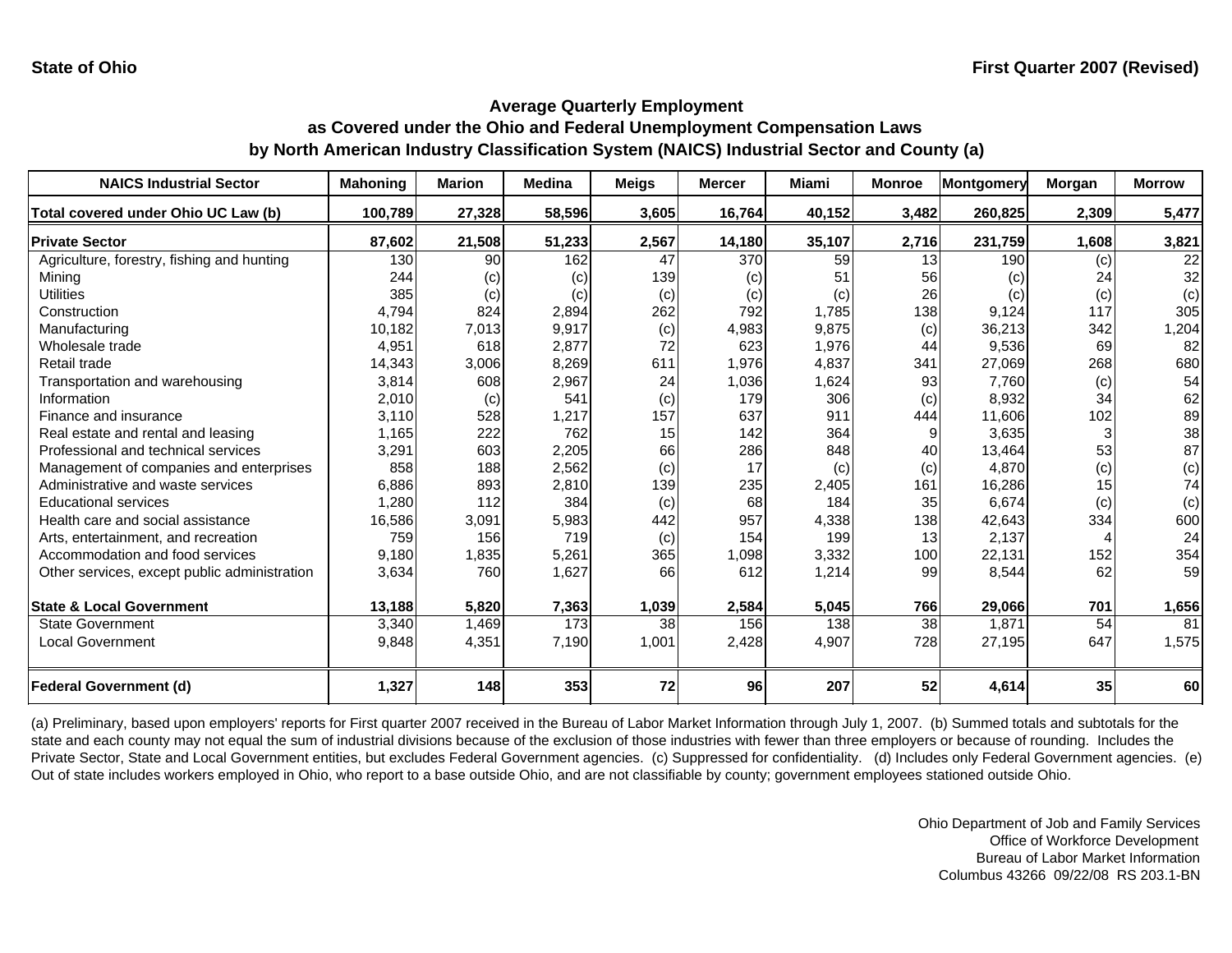| <b>NAICS Industrial Sector</b>               | <b>Muskingum</b> | <b>Noble</b> | <b>Ottawa</b> | <b>Paulding</b> | <b>Perry</b> | Pickaway | <b>Pike</b> | Portage | <b>Preble</b> | Putnam |
|----------------------------------------------|------------------|--------------|---------------|-----------------|--------------|----------|-------------|---------|---------------|--------|
| Total covered under Ohio UC Law (b)          | 33,629           | 3,188        | 12,350        | 5,219           | 6,041        | 14,290   | 9,484       | 51,740  | 10,795        | 10,824 |
| <b>Private Sector</b>                        | 28,832           | 2,143        | 10,221        | 4,069           | 4,145        | 10,110   | 7,789       | 39,637  | 9,031         | 9,030  |
| Agriculture, forestry, fishing and hunting   | 16               | a            | 62            | 301             | 15           | 80       | (c)         | (c)     | 103           | 118    |
| Minina                                       | 315              | 143          | 130           | (c)             | 249          | (c)      | (c)         | 355     | (c)           | (c)    |
| <b>Utilities</b>                             | 201              | 11           | (c)           | (c)             | 28           | 59       | (c)         | (c)     | (c)           | (c)    |
| Construction                                 | 956              | 120          | 478           | 147             | 485          | 689      | 585         | 1,970   | 382           | 865    |
| Manufacturing                                | 5,113            | 488          | 2,405         | 1,787           | 903          | 2,398    | 3,062       | 11,846  | 3,263         | 3,094  |
| Wholesale trade                              | 1,130            | 88           | 168           | 144             | 84           | 430      | 97          | 2,771   | 427           | 228    |
| Retail trade                                 | 5,407            | 351          | 1.670         | 450             | 639          | 1,536    | 980         | 5,542   | 1,276         | 1,177  |
| Transportation and warehousing               | 1,324            | 75           | 232           | 95              | 64           | 195      | 103         | 864     | 158           | 355    |
| Information                                  | 423              | 16           | 85            | 24              | 36           | 70       | 46          | 405     | 45            | 93     |
| Finance and insurance                        | 871              | 73           | 371           | 96              | 191          | 325      | 175         | 769     | 229           | 328    |
| Real estate and rental and leasing           | 272              | (c)          | 131           | 30              | 33           | 112      | 60          | 515     | 88            | 42     |
| Professional and technical services          | 593              | 28           | 184           | 57              | 106          | 537      | 175         | 1,293   | 197           | 152    |
| Management of companies and enterprises      | 99               | (c)          | (c)           | (c)             | (c)          | 86       | (c)         | 804     | (c)           | (c)    |
| Administrative and waste services            | 855              | (c)          | 123           | 41              | 61           | 558      | 454         | 1,385   | 458           | 278    |
| <b>Educational services</b>                  | 578              | (c)          | (c)           | (c)             | (c)          | (c)      | (c)         | 617     | 10            | (c)    |
| Health care and social assistance            | 6,124            | 544          | 1,442         | 421             | 635          | 1,611    | 1,048       | 3,567   | 1,189         | 848    |
| Arts, entertainment, and recreation          | 232              | (c)          | 312           | (c)             | 40           | 132      | 17          | 531     | 51            | 43     |
| Accommodation and food services              | 3,097            | 117          | 1,182         | 288             | 363          | 968      | 667         | 4,574   | 771           | 813    |
| Other services, except public administration | 1,227            | 61           | 363           | 118             | 161          | 296      | 142         | 1,652   | 318           | 437    |
| <b>State &amp; Local Government</b>          | 4,797            | 1,046        | 2,129         | 1,150           | 1,896        | 4,179    | 1,695       | 12,103  | 1,763         | 1,794  |
| <b>State Government</b>                      | 418              | (c)          | 183           | 31              | 47           | 1,481    | 69          | (c)     | 70            | 58     |
| <b>Local Government</b>                      | 4,379            | (c)          | 1,946         | 1,119           | 1,849        | 2,698    | 1,626       | (c)     | 1,693         | 1,736  |
|                                              |                  |              |               |                 |              |          |             |         |               |        |
| <b>Federal Government (d)</b>                | 284              | 29           | 171           | 52              | 76           | 88       | 74          | 296     | 95            | 81     |

(a) Preliminary, based upon employers' reports for First quarter 2007 received in the Bureau of Labor Market Information through July 1, 2007. (b) Summed totals and subtotals for the state and each county may not equal the sum of industrial divisions because of the exclusion of those industries with fewer than three employers or because of rounding. Includes the Private Sector, State and Local Government entities, but excludes Federal Government agencies. (c) Suppressed for confidentiality. (d) Includes only Federal Government agencies. (e) Out of state includes workers employed in Ohio, who report to a base outside Ohio, and are not classifiable by county; government employees stationed outside Ohio.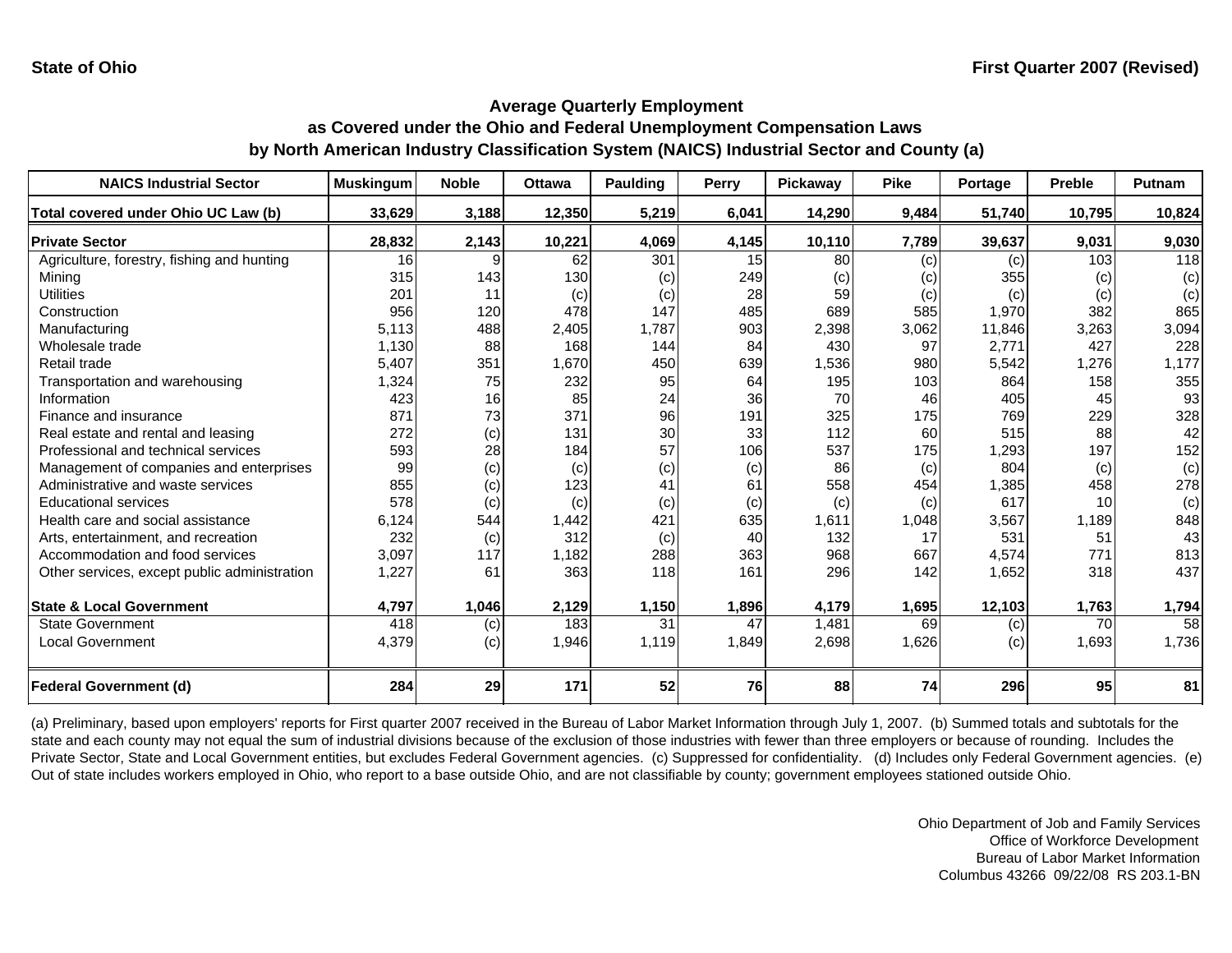| <b>NAICS Industrial Sector</b>               | <b>Richland</b> | <b>Ross</b> | <b>Sandusky</b> | <b>Scioto</b> | <b>Seneca</b> | <b>Shelby</b> | <b>Stark</b> | <b>Summit</b> | <b>Trumbull</b> | <b>Tuscarawas</b> |
|----------------------------------------------|-----------------|-------------|-----------------|---------------|---------------|---------------|--------------|---------------|-----------------|-------------------|
| Total covered under Ohio UC Law (b)          | 55,345          | 25,168      | 25,779          | 22,954        | 20,917        | 30,665        | 157,835      | 266,298       | 78,562          | 35,340            |
| <b>Private Sector</b>                        | 47,173          | 20,139      | 22,472          | 17,812        | 17,952        | 27,928        | 139,552      | 237,372       | 68,654          | 30,779            |
| Agriculture, forestry, fishing and hunting   | 78              | 46          | 96              | (c)           | (c)           | 79            | 126          | 126           | 41              | 112               |
| Mining                                       | (c)             | 28          | (c)             | (c)           | 101           | (c)           | 309          | 86            | 34              | 454               |
| Utilities                                    | (c)             | 178         | (c)             | 131           | 114           | (c)           | 515          | 1,210         | 173             | 67                |
| Construction                                 | 1,904           | 770         | 874             | 971           | 1,020         | 1,326         | 6,874        | 10,161        | 2,541           | 1,383             |
| Manufacturing                                | 12,760          | 4,418       | 8,690           | 1,948         | 5,310         | 13,992        | 29,170       | 35,101        | 17,102          | 8,285             |
| Wholesale trade                              | 1,878           | 578         | 627             | 354           | 588           | 1,832         | 6,191        | 14,605        | 2,344           | 1,347             |
| Retail trade                                 | 7,313           | 3,739       | 2,817           | 2,833         | 2,091         | 2,394         | 20,245       | 32,221        | 11,308          | 4,504             |
| Transportation and warehousing               | 1,229           | 450         | 333             | 412           | 413           | 1,023         | 3,053        | 8,281         | 2,436           | 943               |
| Information                                  | 1,049           | 381         | 168             | 271           | 179           | 240           | 2,032        | 3,978         | 771             | 452               |
| Finance and insurance                        | 1,222           | 569         | 545             | 522           | 709           | 363           | 6.101        | 9,393         | 1.858           | 785               |
| Real estate and rental and leasing           | 441             | 177         | 370             | 233           | 93            | 222           | 1,485        | 2,851         | 1,158           | 311               |
| Professional and technical services          | 1,080           | 374         | 511             | 490           | 411           | 306           | 4,771        | 13,110        | 1,645           | 1,232             |
| Management of companies and enterprises      | 61              | 227         | 252             | 46            | (c)           | (c)           | 1,128        | 12,649        | 674             | 130               |
| Administrative and waste services            | 3,083           | 1,089       | 873             | 315           | 709           | 1,929         | 7,903        | 19,055        | 4,045           | 1,359             |
| <b>Educational services</b>                  | 414             | 121         | (c)             | 207           | 958           | 157           | 2,968        | 3,460         | 529             | 178               |
| Health care and social assistance            | 7,526           | 3,860       | 3,016           | 6,256         | 2,607         | 1,849         | 25,340       | 38,289        | 12,234          | 4,470             |
| Arts, entertainment, and recreation          | 632             | 130         | 202             | 100           | 137           | 65            | 1,390        | 3,391         | 564             | 179               |
| Accommodation and food services              | 4,673           | 2,418       | 2,047           | 2,244         | 1,457         | 1,438         | 13,942       | 21,046        | 6,853           | 3,299             |
| Other services, except public administration | 1,668           | 586         | 779             | 430           | 694           | 652           | 6,009        | 8,359         | 2,344           | 1,291             |
|                                              |                 |             |                 |               |               |               |              |               |                 |                   |
| <b>State &amp; Local Government</b>          | 8,172           | 5,030       | 3,308           | 5,142         | 2,965         | 2,737         | 18,283       | 28,926        | 9,908           | 4,561             |
| <b>State Government</b>                      | 1,660           | 1,690       | 216             | 1,737         | 506           | 306           | 1,437        | 4,652         | 886             | 461               |
| <b>Local Government</b>                      | 6,512           | 3,340       | 3,092           | 3,405         | 2,459         | 2,431         | 16,846       | 24,274        | 9,022           | 4,100             |
|                                              |                 |             |                 |               |               |               |              |               |                 |                   |
| <b>Federal Government (d)</b>                | 618             | 1,316       | 119             | 182           | 139           | 90            | 1,106        | 1,982         | 467             | 223               |

(a) Preliminary, based upon employers' reports for First quarter 2007 received in the Bureau of Labor Market Information through July 1, 2007. (b) Summed totals and subtotals for the state and each county may not equal the sum of industrial divisions because of the exclusion of those industries with fewer than three employers or because of rounding. Includes the Private Sector, State and Local Government entities, but excludes Federal Government agencies. (c) Suppressed for confidentiality. (d) Includes only Federal Government agencies. (e) Out of state includes workers employed in Ohio, who report to a base outside Ohio, and are not classifiable by county; government employees stationed outside Ohio.